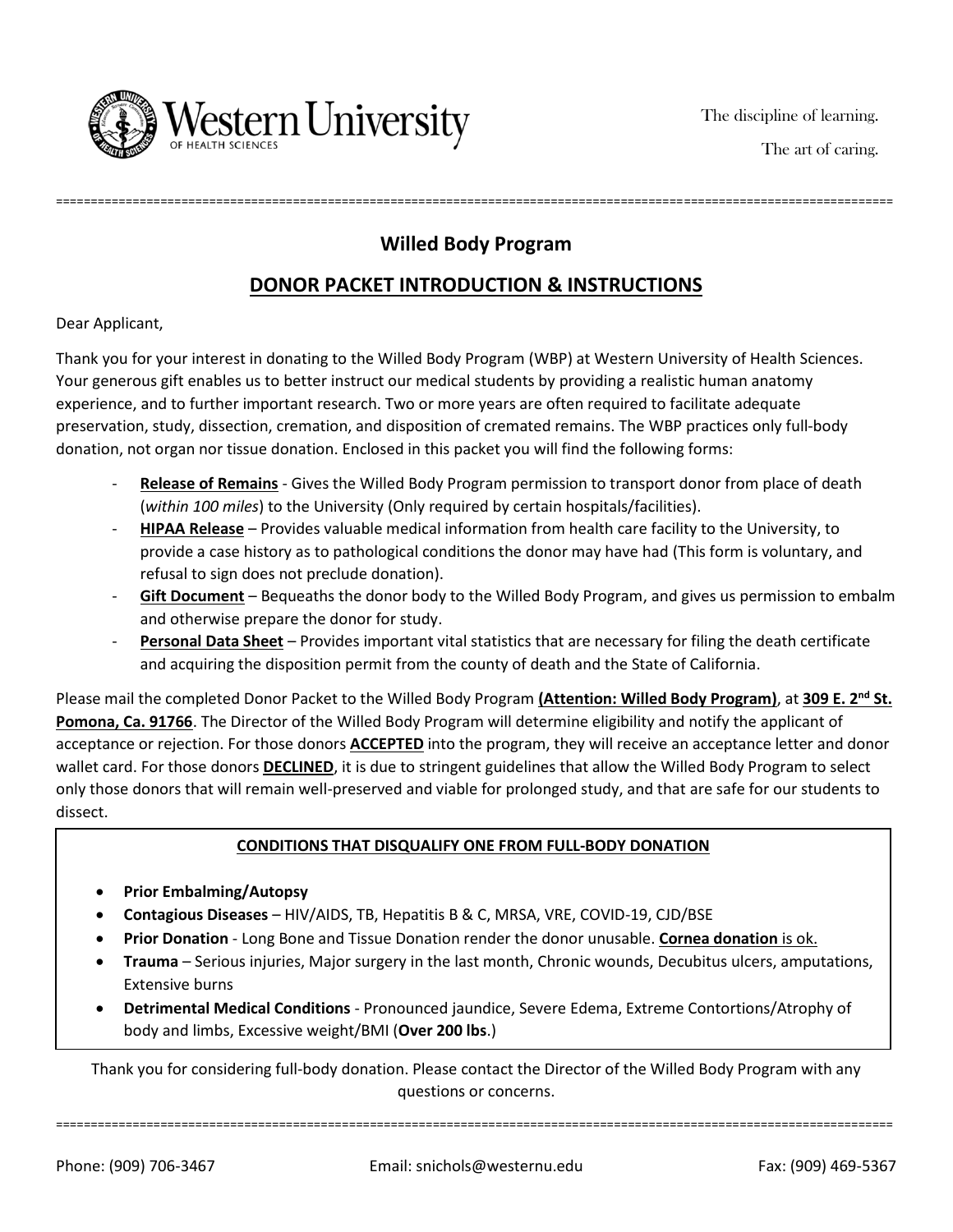

The art of caring.

## **RELEASE OF REMAINS**

========================================================================================================================

I, \_\_\_\_\_\_\_\_\_\_\_\_\_\_\_\_\_\_\_\_\_\_\_\_\_\_\_\_\_\_\_\_\_\_\_\_\_\_\_\_\_\_\_, \_\_\_\_\_\_\_\_\_\_\_\_\_\_\_\_\_\_\_\_\_\_\_\_\_\_\_\_\_\_\_\_\_\_\_\_\_\_\_\_\_\_\_\_,

(Print full legal name) (Relationship to deceased)

Attest that I am next of kin (person with the right to control disposition according to California Health & Safety Code, Section 7100), and I give my permission to release the bodily remains of:

\_\_\_\_\_\_\_\_\_\_\_\_\_\_\_\_\_\_\_\_\_\_\_\_\_\_\_\_\_\_\_\_\_\_\_\_\_\_\_\_\_\_\_\_\_\_\_\_\_\_\_\_\_\_\_\_\_\_\_\_\_\_\_\_\_\_\_\_\_\_\_\_\_\_\_\_\_\_\_\_\_\_\_\_\_\_\_\_\_\_

(Full legal name of decedent)

From \_\_\_\_\_\_\_\_\_\_\_\_\_\_\_\_\_\_\_\_\_\_\_\_\_\_\_\_\_\_\_\_\_\_\_\_\_\_\_\_\_\_\_\_\_\_\_\_\_\_\_\_\_\_\_\_\_\_\_\_\_\_\_\_\_\_\_\_\_\_\_\_\_\_\_\_\_\_\_\_\_\_\_\_\_

(Name of hospital/facility)

Into the custody of Western University of Health Sciences' Willed Body Program. I understand that any clothing or bedding released with the body will be discarded.

### **California Health & Safety Code, Chapter 3, Section 7100**

*The right to control the disposition of the remains of a deceased person, unless other directions have been given by the decedent, vests in, and the duty of interment and the liability for the reasonable cost of interment of such remains devolves upon the following in the order named: (a) An Agent under Power of Attorney for Health Care. (b) The surviving competent spouse. (c) The sole surviving competent adult child or majority of the adult children of the decedent. (d) The surviving competent parent or parents of the decedent. (e) The surviving competent adult person or person respectively in the next degrees of kindred in the order named by the laws of California as entitled to succeed to the estate of the decedent. (f) The Public Administrator when the deceased has sufficient assets.*

# **"WARNING: THE PERSON SIGNING THIS RELEASE FOR REMAINS IS LIABLE FOR ALL DAMAGES CAUSED BY ANY UNTRUTHFUL STATEMENTS CONTAINED IN THIS DOCUMENT.**"

(California Health & Safety Code Section 7110)

*Important Note: If the decedent's body is released, and upon arrival to Western University it is discovered the donor presents any of the disqualifying conditions listed on the first page of the donor packet, the acceptance will be reversed, and the next of kin will be responsible for handling all legal and financial responsibilities regarding final disposition of their loved one at a funeral establishment or cremation society of their choice. The next of kin will be responsible for reimbursement of Western University's costs incurred for transportation fees.*

I declare under penalty of perjury that the foregoing is true and correct.

| Print full legal name |      |  |
|-----------------------|------|--|
| Signature             | Date |  |
| Address               |      |  |
|                       |      |  |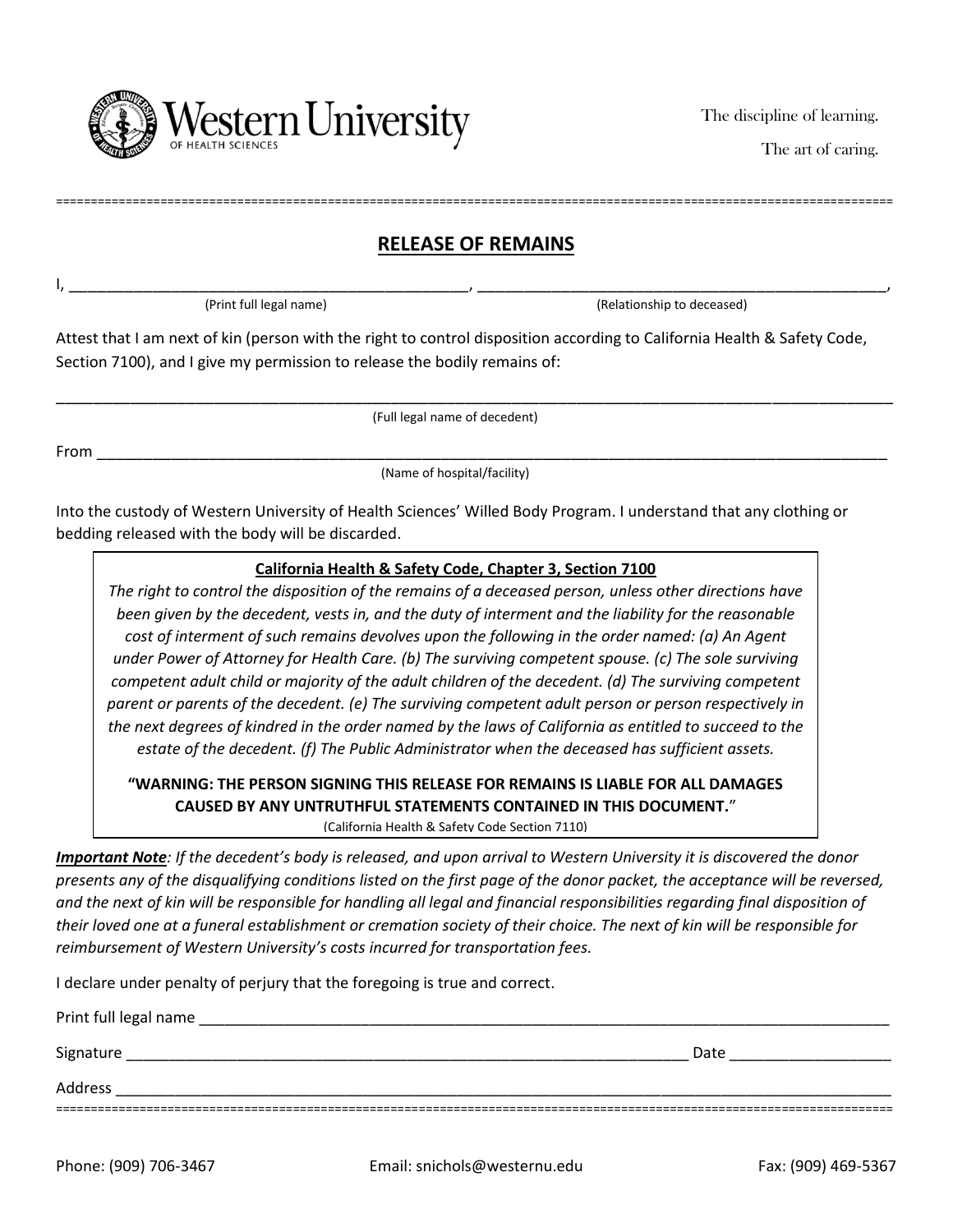

## **HIPAA RELEASE**

========================================================================================================================

#### **Authorization for Disclosure of Protected Health Information**

(*Authorization is NOT required for enrollment in the Willed Body Program)*

Please check one of the following:

- $\bigcirc$  **YES**, my medical records may be requested/reviewed after my death. I have completed the authorization section below.
- o **NO**, I do not want my medical records to be requested/reviewed (*This form must still be submitted with the application*).

I hereby authorize my physician of record to release to Western University of Health Sciences' Willed Body Program (after my death) the entire medical record or those portions thereof as determined necessary by the Willed Body Program.

I understand that the medical record will not be used or disclosed for purposes outside the intent and scope of the Willed Body Program. Unless I submit a request to revoke the authorization in writing, this authorization will expire after the study of the body is completed.

#### **Please initial both of the following**:

\_\_\_\_\_ I understand that I have the right to revoke this authorization at any time. I understand that if I revoke this authorization I must do so in writing and present my written revocation to the Willed Body Program and to the appropriate office providing the medical record. The revocation will take effect upon receipt. I understand that the revocation will not apply to information that has already been released in response to this authorization.

\_\_\_\_\_ I understand that signing this form is voluntary and is not required for enrollment in the Willed Body Program.

| Signature             | Date                                                                                                          |
|-----------------------|---------------------------------------------------------------------------------------------------------------|
| Relationship to Donor |                                                                                                               |
| Signature of Witness  | Date and the state of the state of the state of the state of the state of the state of the state of the state |
|                       |                                                                                                               |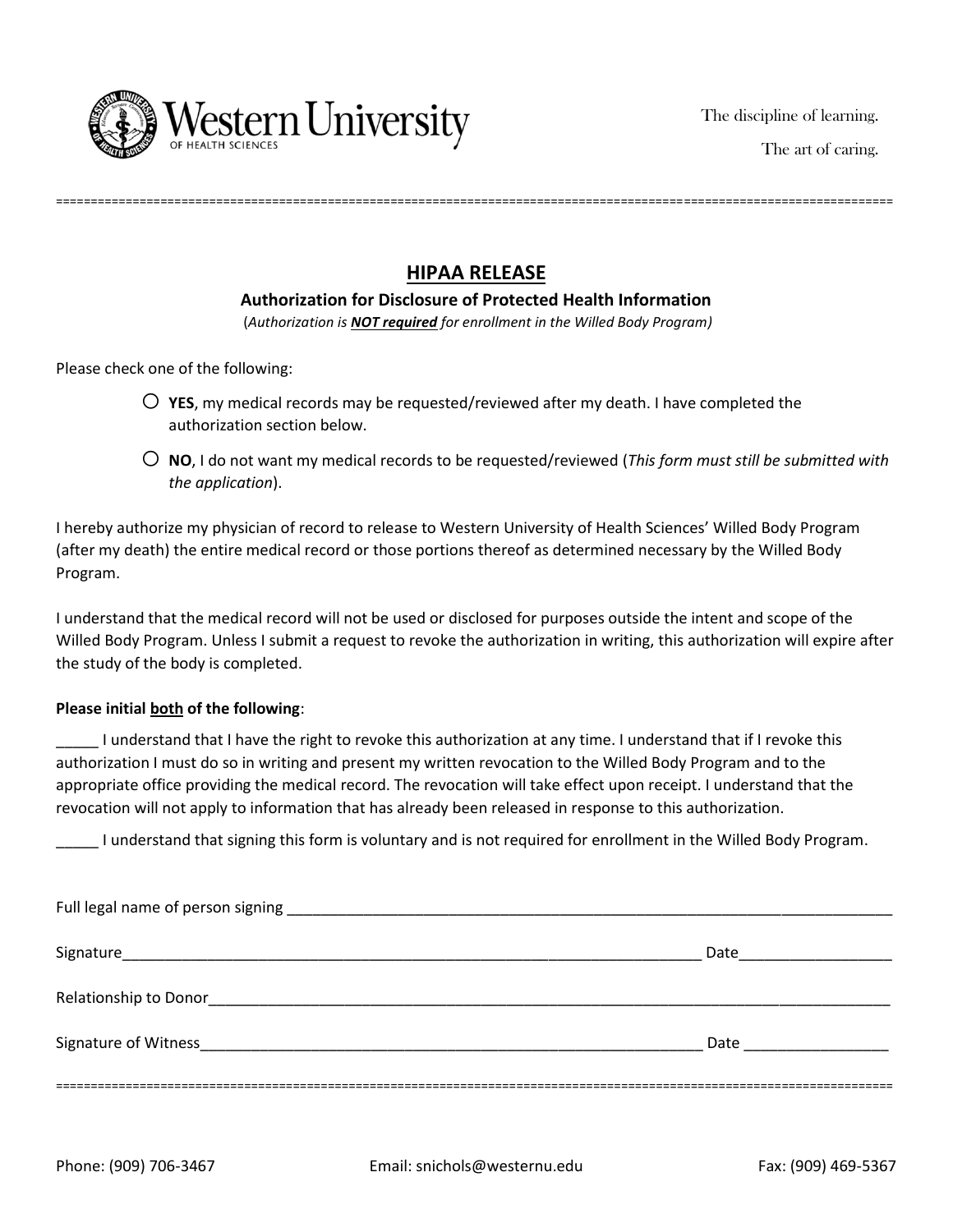

The art of caring.

## **GIFT DOCUMENT**

I, \_\_\_\_\_\_\_\_\_\_\_\_\_\_\_\_\_\_\_\_\_\_\_\_\_\_\_\_\_\_\_\_\_\_\_\_\_\_\_\_\_\_\_\_\_\_\_\_\_, \_\_\_\_\_\_\_\_\_\_\_\_\_\_\_\_\_\_\_\_\_\_\_\_\_\_\_\_\_\_\_\_\_\_\_\_\_\_\_\_\_\_\_\_\_\_,

========================================================================================================================

 **(Print full legal name) (Relationship to deceased)**

Hereby attest that I am the person with the right to control disposition (according to California Health and Safety Code

section 7100), and I wish to donate the body of

#### **(Print Full Legal Name of Deceased or Pre-Registrant)**

To Western University of Health Sciences' Willed Body Program. I understand that if more than **48 hours** have elapsed since the time of death, my donation may not be accepted. I give my permission for Western University of Health Sciences' Willed Body Program to utilize the above-named decedent for teaching, scientific research, or other purposes as the University deems appropriate. I understand the donation period could last **two (2) or more years**. Should acceptance be declined, I agree to assume full legal and financial responsibility for the transfer and disposition of the remains of the above-named decedent, while understanding that Western University of Health Sciences holds no legal nor financial responsibility for final disposition of the deceased. Furthermore, I understand that upon completion of studies, the remains of the donor will be cremated and I will have the option to either have the cremated remains scattered at sea or returned to my family via Priority Mail Express (signature required at time of delivery).

### **I would like the cremated remains (check one):**

( ) Scattered at sea (non-witnessed, off the coast of Orange County) **Returned to family Returned to family** 

I agree to inform the Willed Body Program of any **change in my address**, to ensure that the cremated remains be delivered to the correct individual and location.

*Note: If, after reasonable attempts, we are not able to contact the family within three (3) years following the cremation, the cremated remains will be sent to the Los Angeles County Coroner for disposition consistent with the County's practices in place at that time. Under no circumstances will the Willed Body Program return any items that are part of the donation such as implants, pacemakers, defibrillators, teeth or inlays, etc. once the donor has been transported to the Program's facilities.*

\*"Disinterested witness" is one other than spouse, child, parent, sibling, grandchild, grandparent, or guardian, per CA H&S Code Section 7150.10(5)

========================================================================================================================